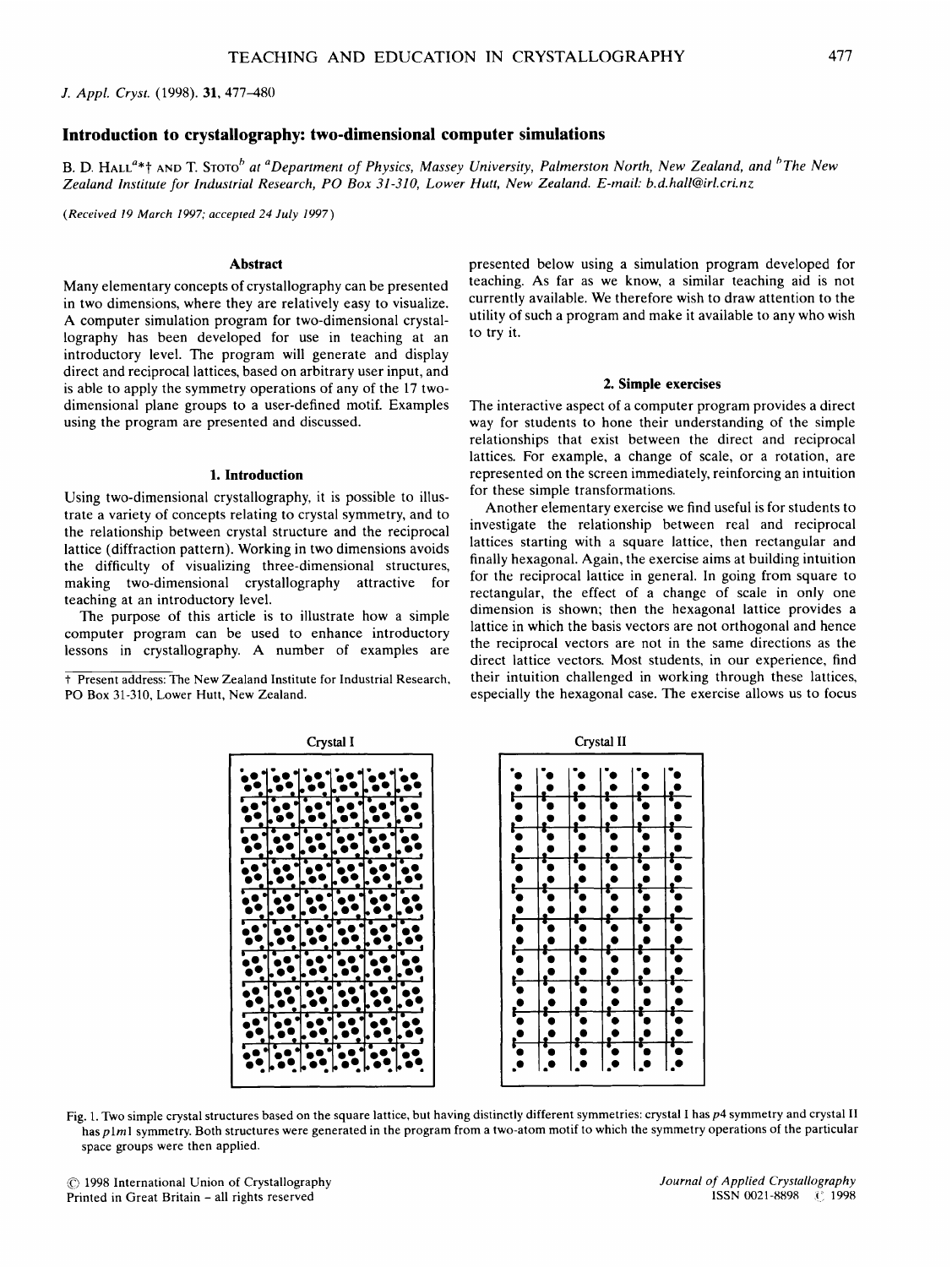students' attention on the association of reciprocal-lattice vectors with periodicity in real space.

## 3. Lattice and crystal symmetry

The point symmetry of a lattice and a crystal structure, whose spatial periodicity is defined by that lattice, are not necessarily the same. Symmetry in the crystal may be reduced by decorating the lattice with a pattern of atoms of lower symmetry. This is shown for a square lattice in Fig. 1. The structure on the left (crystal I) has the symmetry of the  $p4$ plane group. The fourfold axes at the center of the square and at the lattice nodes, and the twofold axes midway along the cell edges, are point-symmetry elements that also apply to the square lattice. However, in the figure on the right (crystal II) these elements of symmetry disappear. Here, the plane group is *plml. The* crystal structure now has only axes of mirror symmetry running horizontally along the cell edges and through the center of the cell: although the underlying lattice remains square, the structure is now rectangular.

Both figures in this example were generated from the same two-atom motif by applying the appropriate plane-group symmetries to generate the remaining atomic positions. Our program includes the plane-group symmetries, described in the *International Tables for Crystallography* (Vol. A, 1983), and therefore can be used to develop familiarity with the presen-



Fig. 2. The upper left panel shows crystal I, a rectangular centered crystal structure, and the panel to the right is the corresponding diffraction pattern. Dark disks in the diffraction pattern represent diffracted intensity (the diameter is proportional to intensity) and lines represent reciprocal-lattice vectors A systematic absence is indicated by the complete absence of a disk at the intersection of two reciprocal-lattice lines. The two lower panels refer to a structure similar to crystal I, but with different atoms (different form factors) at the center and origin of the unit cell. This changes the cell from centered to primitive, eliminating systematic absences.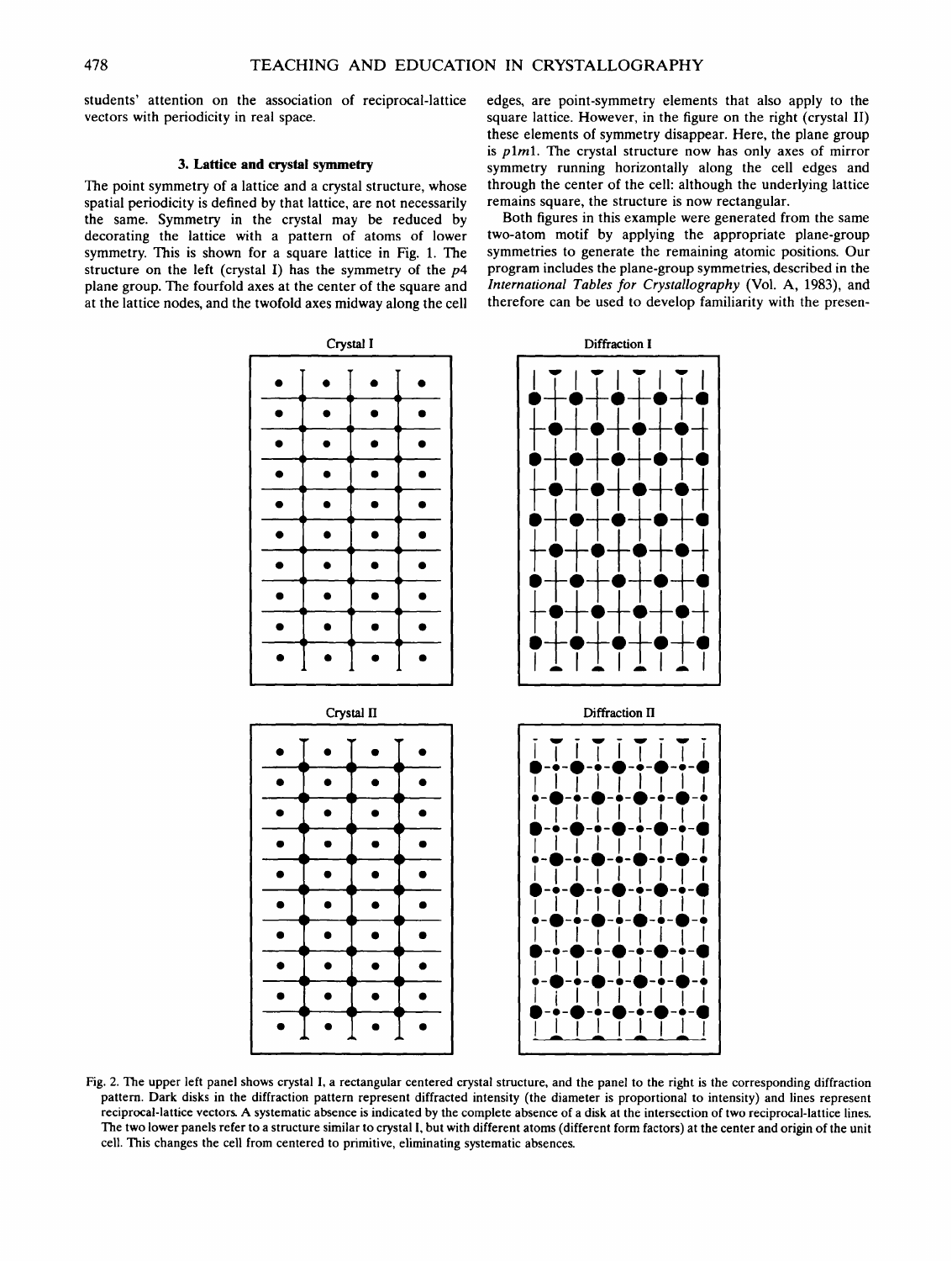tation of crystallographic data in these tables, as well as to explore the relationships between lattices, point groups and plane groups (Giacovazzo, 1992a). For more advanced students, simple examples of group, subgroup and supergroup relationships can also be developed (Giacovazzo, 1992b; *International Tables for Crystallography,* 1983).

# **4. Conventional and primitive unit cells**

In two dimensions, the only example of a nonprimitive unit cell occurs in the centered rectangular lattice. In this example it is used to illustrate the occurrence of systematic absences in the diffraction pattern.

In Fig. 2, the upper left panel shows a centered rectangular crystal structure (left), with atoms at the center and corners of the unit cell. The corresponding diffraction pattern (Fig. 2, right) shows an absence of scattering intensity at every second node of the reciprocal lattice. The important feature of the diffraction pattern, the regular extinction of intensity, arises from the conventional (rectangular) choice of lattice vectors. The same crystal structure could be generated with different (rhombic) primitive lattice vectors and no symmetry applied *(i.e.* pl). In that case, the associated reciprocal-lattice vectors



Fig. 3. An example of glide symmetry and its effect on the diffraction pattern. Crystal I is based on a square lattice with plane group *plgl* (one of the atomic positions in the unit cell is obtained by applying a horizontal glide transformation to the other). The resulting diffraction pattern (diffraction I) shows systematic absences along the horizontal axis only. The second crystal structure is included to illustrate the sensitivity of the diffraction pattern to small changes in the atomic coordinates in this structure: the second atomic position is misplaced by about 1/20 of the lattice parameter, breaking the glide symmetry.